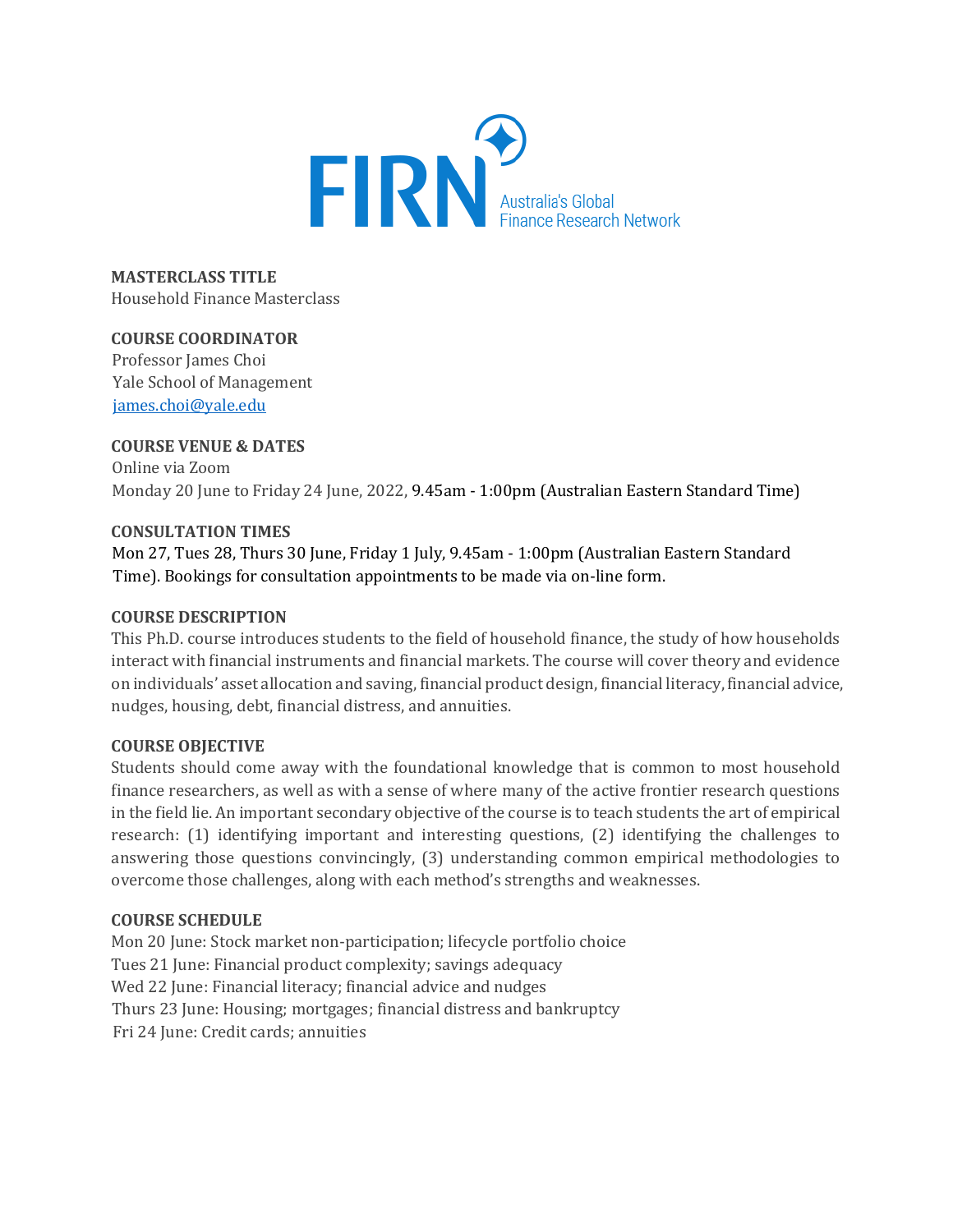# **COURSE PRE-REQUISITE KNOWLEDGE**

Students in the course should have a good understanding of a Ph.D. level microeconomics course as well as the first Ph.D. level asset pricing theory course. Students should also have knowledge of statistics and econometrics at the Ph.D. level.

## **ASSESSMENT**

The assessment is comprised of four referee reports written to inform the "editor" of a top-three finance journal about whether the paper should be accepted as-is, be revised and resubmitted to the journal, or rejected without an option to resubmit to the journal. Read Berk, Harvey, and Hirshleifer, "Preparing a referee report: Guidelines and a perspective" beforehand for guidance on how to write a referee report [\(https://www.aeaweb.org/content/file?id=222\)](https://www.aeaweb.org/content/file?id=222). Each report will determine 25% of the course grade.

Due dates: 1 July, 8 July, 15 July, 22 July

# **FIRN COURSES GRADING POLICY**

A standardized grading system has been implemented across all FIRN-endorsed PhD courses and applies to all PhD students undertaking the course. Course coordinators are asked to calculate final assessment grades using a percentage basis which can then be converted to a grading of 1 through 7 as follows:

|              | 7 85-100%     | Pass with High Distinction / H1 Honours |
|--------------|---------------|-----------------------------------------|
|              | 6 75-84%      | Pass with Distinction / H2 Honours      |
|              | 5 65-74%      | Pass with Credit / H3 Honours           |
|              | 4 50-64%      | Weak Pass                               |
| 3            | less than 50% | Did not pass / Fail                     |
| <sup>2</sup> |               | Did not complete all assessments        |
|              |               | Did not complete the course             |

# **STATEMENT ON PLAGIARISM**

Plagiarism is a broad term referring to the practice of appropriating someone else's ideas or work and presenting them as your own without acknowledgement. Plagiarism is literary or intellectual theft. It can take a number of forms, including:

- copying the work of another student, whether that student is in the same class, from an earlier year of the same course, or from another tertiary institution altogether;
- copying any section, no matter how brief, from a book, journal, article or other written source, without duly acknowledging it as a quotation;
- copying any map, diagram or table of figures without duly acknowledging the source;
- paraphrasing or otherwise using the ideas of another author without duly acknowledging the source.

Whatever the form, plagiarism is unacceptable both academically and professionally. By plagiarising you are both stealing the work of another person and cheating by representing it as your own. Any instances of plagiarism can therefore be expected to draw severe penalties.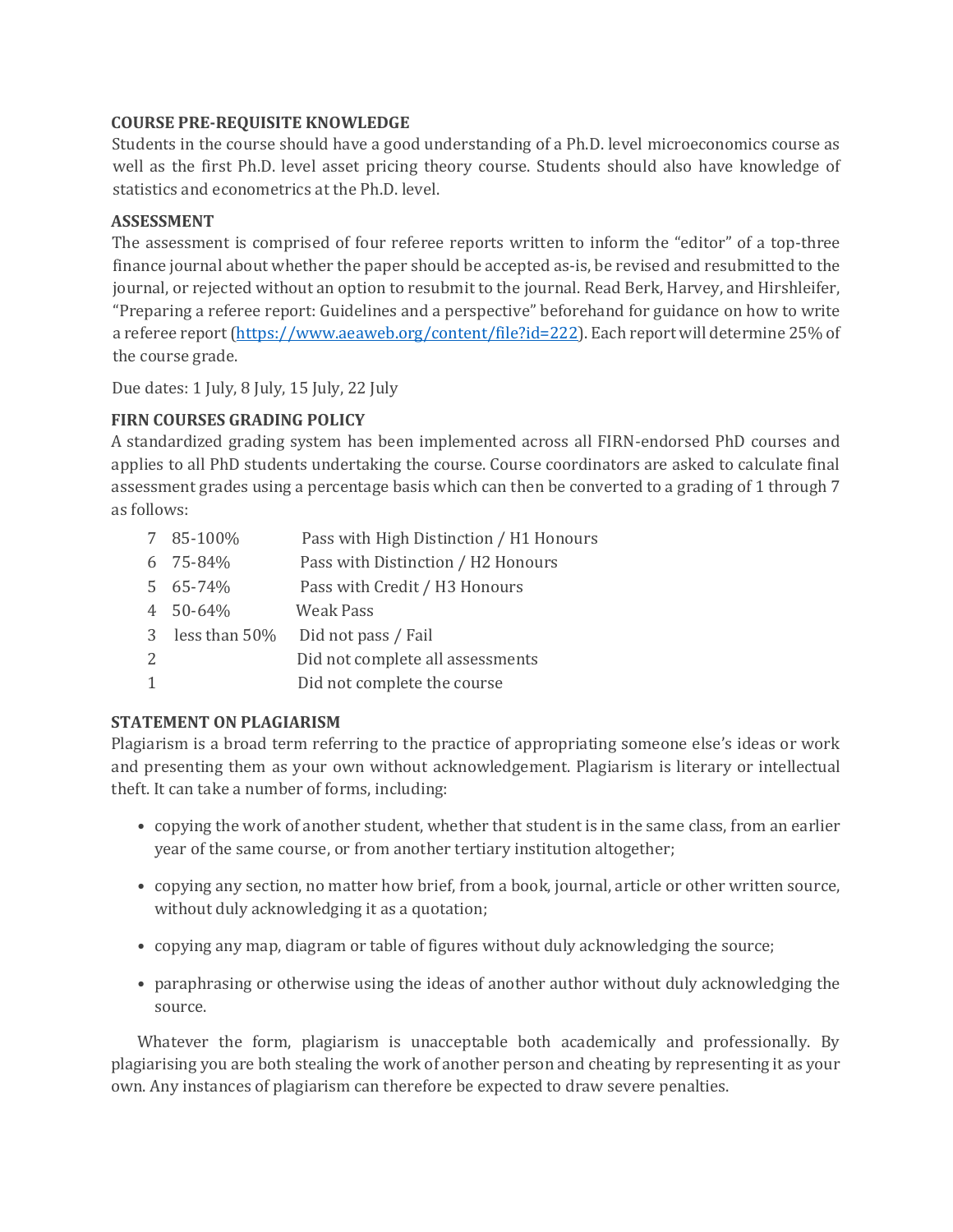Cheating means to defraud or swindle. Students who seek to gain an advantage by unfair means such as copying another student's work, or in any other way misleading a lecturer about their knowledge or ability or the amount of work they have done, are guilty of cheating. Students who condone plagiarism by allowing their work to be copied will also be subject to severe disciplinary action.

### **READING LIST**

The reading list has been kept on the shorter end because in my experience, overwhelmingly long reading lists discourage any reading at all. Those looking for additional readings can go to the papers cited in the lecture notes.

### *Overview papers/book*

- Beshears, John, James Choi, David Laibson, and Brigitte Madrian, 2018. "Household finance." *Handbook of Behavioral Economics – Foundations and Applications 1*. Available on my website.
- Choi, James, and Adriana Robertson, 2020. "What matters to individual investors? Evidence from the horse's mouth." *Journal of Finance*.
- Campbell, John, and Luis Viceira, 2002. *Strategic Asset Allocation: Portfolio Choice for Long-Term Investors*.
- Zinman, Jonathan, 2015. "Household debt: Facts, puzzles, theories, and policies." *Annual Review of Economics*.

### *Stock market non-participation*

Briggs, Joseph, David Cesarini, Erik Lindqvist, and Robert Östling, 2021. "Windfall gains and stock market participation." *Journal of Financial Economics*.

### *Lifecycle portfolio choice*

Campbell, John, and Luis Viceira, 2002. *Strategic Asset Allocation*, chapters 6-7

Fagereng, Andreas, Charles Gottlieb, and Luigi Guiso, 2017. "Asset market participation and portfolio choice over the life-cycle." *Journal of Finance*.

### *Complexity in financial products*

- Carlin, Bruce, 2009. "Strategic price complexity in retail financial markets." *Journal of Financial Economics*.
- Célérier, Claire, and Boris Vallée, 2017. "Catering to investors through security design: Headline rate and complexity." *Quarterly Journal of Economics*.

#### *Savings adequacy*

Aguiar, Mark, and Erik Hurst, 2005. "Consumption versus expenditure." *Journal of Political Economy*.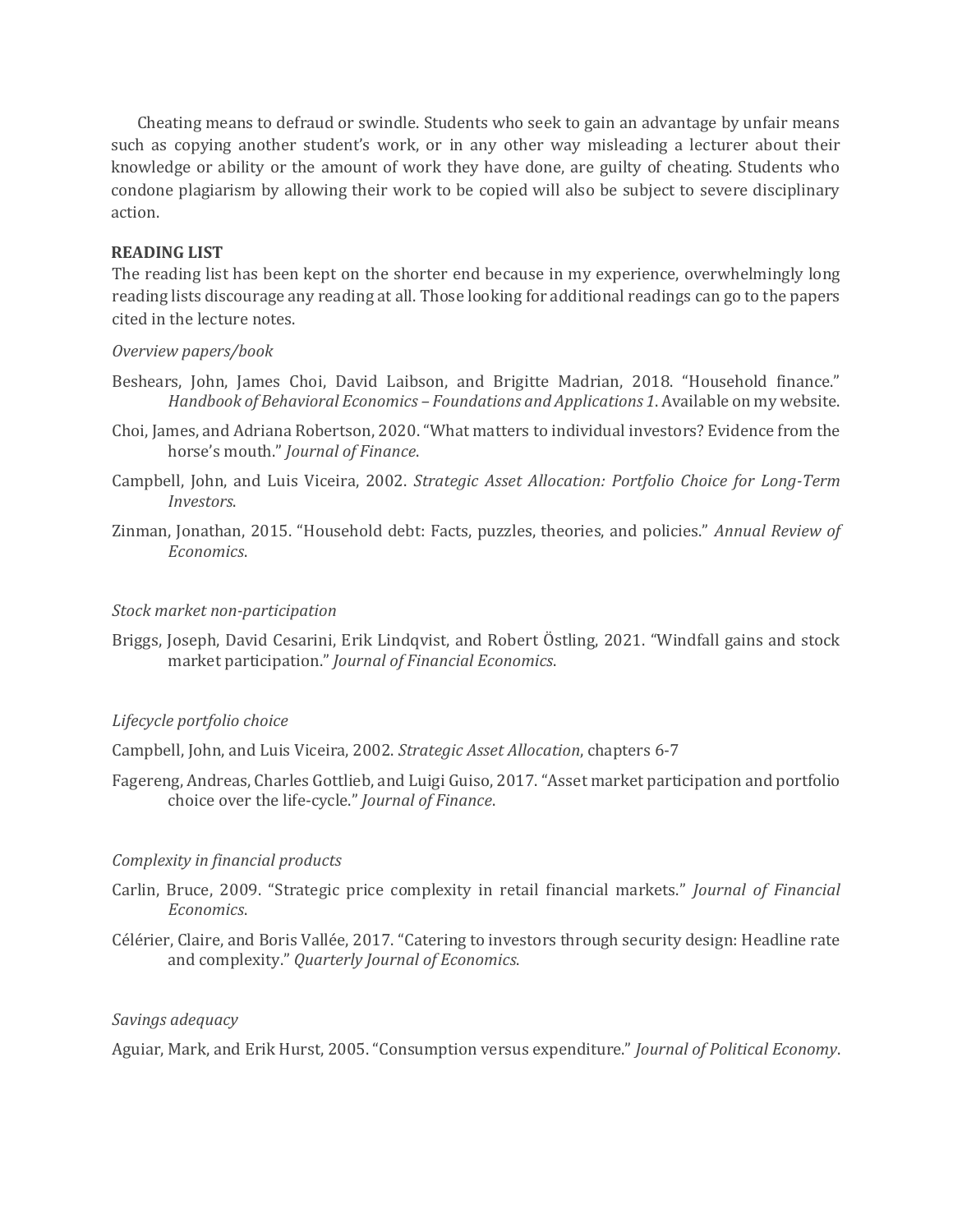- Angeletos, George-Marios, David Laibson, Andrea Repetto, Jeremy Tobacman, and Stephen Weinberg, 2001. "The hyperbolic consumption model: Calibration, simulation, and empirical evaluation." *Journal of Economic Perspectives*.
- Scholz, John Karl, Ananth Seshadri, and Surachai Khitatrakun, 2006. "Are Americans saving 'optimally' for retirement?" *Journal of Political Economy*.

### *Financial literacy*

Hastings, Justine, Brigitte Madrian, and William Skimmyhorn, 2013. "Financial literacy, financial education, and economic outcomes." *Annual Review of Economics.*

### *Financial advice*

- Egan, Mark, Gregor Matvos, and Amit Seru, 2019. "The market for financial adviser misconduct." *Journal of Political Economy*.
- Inderst, Roman, and Marco Ottaviani 2012. "How (not) to pay for advice: A framework for consumer financial protection." *Journal of Financial Economics*.

#### *Nudges*

- Carroll, Gabriel, James Choi, David Laibson, Brigitte Madrian, and Andrew Metrick, 2009. "Optimal defaults and active decisions." *Quarterly Journal of Economics*.
- Chetty, Raj, John Friedman, Søren Leth-Petersen, Torben Heien Nielsen, and Tore Olsen, 2014. "Active vs. passive decisions and crowd-out in retirement savings accounts: Evidence from Denmark." *Quarterly Journal of Economics*.

#### *Housing*

- Chetty, Raj, and Adam Szeidl, 2017. "Consumption commitments and risk preferences." *Quarterly Journal of Economics*.
- Yao, Rui, and Harold Zhang, 2005. "Optimal consumption and portfolio choices with risky housing and borrowing constraints." *Review of Financial Studies*.

### *Mortgages*

- Bailey, Michael, Eduardo Dávila, Theresa Kuchler, and Johannes Stroebel, 2019. "House Price Beliefs and Mortgage Leverage Choice." *Review of Economic Studies*.
- Ganong, Peter, and Pascal Noel, 2020. "Liquidity vs. wealth in household debt obligations: Evidence from housing policy in the Great Recession." *American Economic Review*.

### *Credit cards*

Gathergood, John, Neale Mahoney, Neil Stewart, and Jörg Weber, 2019. "How do individuals repay their debt? The balance-matching heuristic." *American Economic Review*.